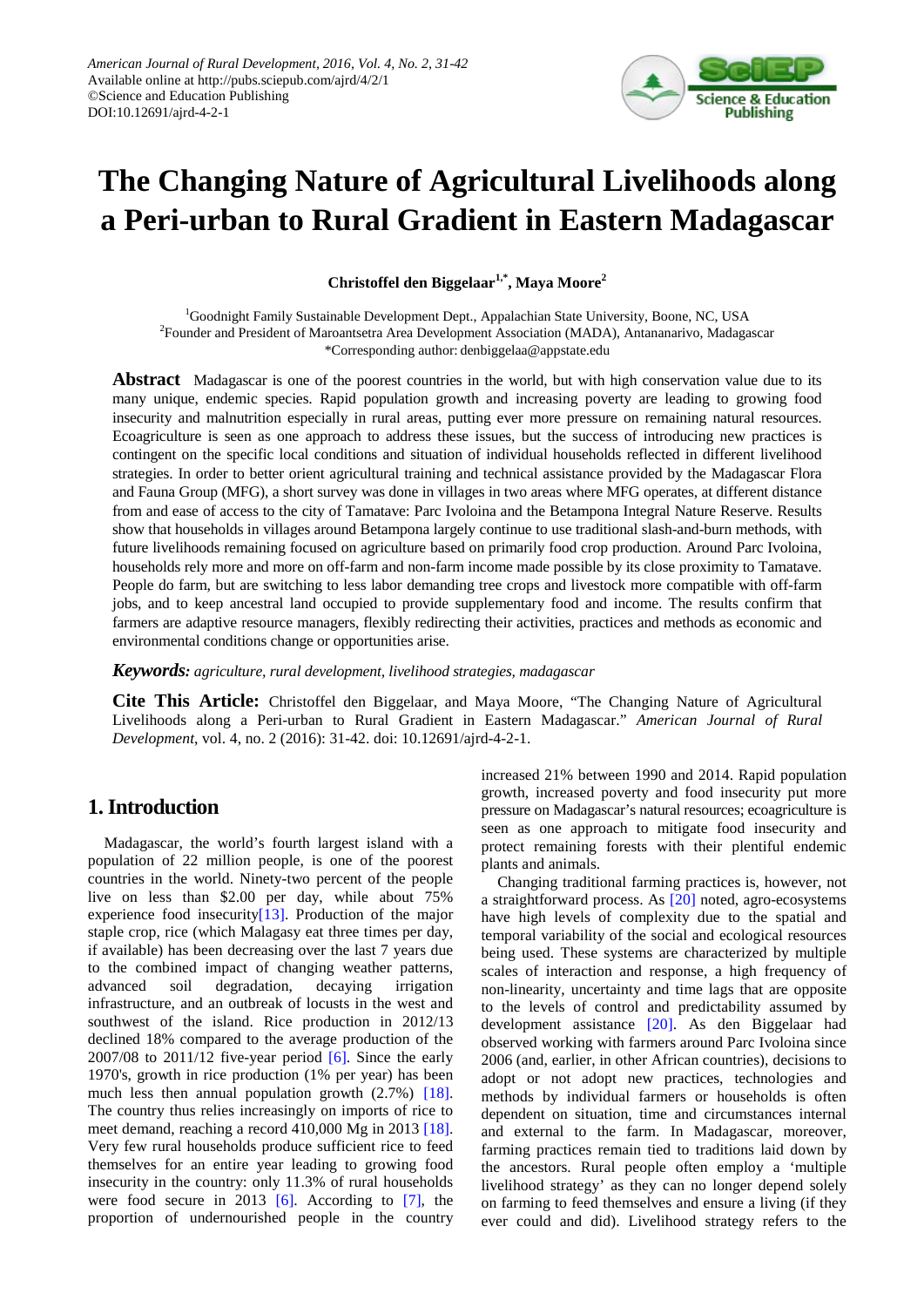particular arrangement of activities and methods to gain a livelihood and food security, chosen and adopted in response to the available biological, physical and economic resources and opportunities in accordance with individual or household goals and preferences. Thus, households may engage in multiple activities involving agricultural production (but perhaps switching to alternative crops and/or livestock for food or cash, either temporarily or permanently); on-farm opportunities outside of production agriculture (value-added processing, crafts, hunting and gathering, petty commerce); or offfarm activities in the formal and especially the informal sectors of the economy. Opportunities for off-farm activities and more market-oriented production, however, may be much more limited in villages further removed from an urban area and/or facing major transportation obstacles. Jacques Dez, a sociologist working in Madagascar during the late colonial period and early years of Independence, already noted the difficulty of changing the traditional practice of tavy (slash-and-burn agriculture) in Eastern Madagascar in absence of good infrastructure to access markets and for the provision and exchange of information on new methods and technologies [\[4,5,16\].](#page-11-5)

# **2. Methods**

To investigate rural livelihood strategies and potential differences therein based on distance from a major urban center and in road infrastructure and accessibility, a survey was done in the Atsinanana region of Eastern Madagascar in two areas in which the Madagascar Flora and Fauna Group (MFG) is active. It was postulated that farmers around Parc Ivoloina (in the peri-urban area of Tamatave) and in villages around Betampona (in a more distant and difficult to access rural zone) may pursue different activities to ensure their livelihood. Given these differences, agricultural development approaches and activities may have to be different in each location to be locally relevant, feasible, acceptable and affordable. In order to better inform the focus and future direction of Parc Ivoloina's Model Agriculture Station and its agricultural training and outreach activities, a the Betampona Reserve (Fontsimavo, Ambodirafia, Antaranarina and Analamangahazo) and three near Parc Ivoloina (Vohilava, Ambonivato and Analamalotra) [\(Figure 1\)](#page-1-0). As local capacity building at all levels of natural resource users is a major goal of MFG, the surveys were administered by the MFG tree nursery operators around Betampona, and a recent graduate (Alain Rasolomampiandra) of the University of Toamasina's Natural Resources and Environmental Management Program (GRENE) in the *fokontany* around Parc Ivoloina.

<span id="page-1-0"></span>

Figure 1. Location of the study area and the villages where surveys were undertaken

The survey instrument consisted of seven questions.<sup>1</sup> The objectives and procedures of the study were explained to the interviewers beforehand; as part of this training, the nursery operators were interviewed using the questionnaire.

Additional explanations were provided to clarify the questions if needed. Data were entered and analyzed in Excel; open-ended questions were entered into Word,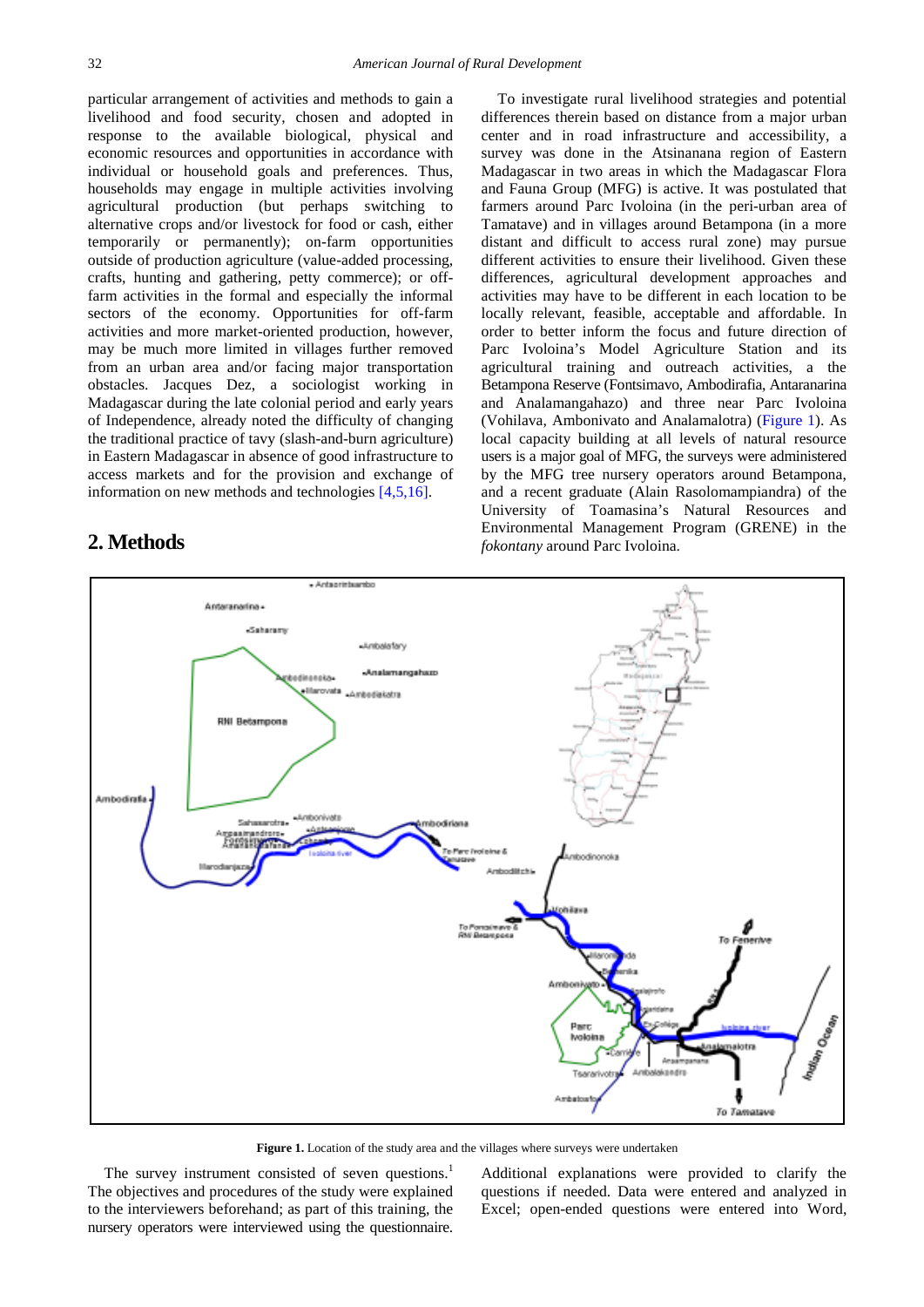which local staff of MFG at Parc Ivoloina helped translate from Malagasy into French.

Survey results and data analysis were supplemented by field observations and one-on-one discussions with farmers during an October 2013 visit to the affected villages around Betampona, and with MFG staff and representatives of other organizations made during annual visits to Parc Ivoloina by den Biggelaar over an eight year period prior to the survey.

## **3. Study Area**

The MFG is an association of zoos and botanical gardens undertaking joint conservation activities in the Atsinanana region on the east coast of Madagascar since 1987. MFG manages the 272 ha Parc Ivoloina Zoo and Forestry Station 12 km northwest of the city of Tamatave, as well as (in collaboration with Madagascar National Parks) the 2,228 ha Betampona Integral Natural Reserve situated 40 km further to the northwest of Parc Ivoloina. The road toward Betampona used to be paved as far as Sahambala, as (during colonial times) there were many expatriate farms (mostly run by planters from Mauritius and Reunion) producing export crops such as coffee, cloves, vanilla, black pepper, bananas and sugar cane. After Independence, these plantations were nationalized or abandoned, and with it the production and economic fortunes of the area declined. Due to a lack of maintenance very little pavement is presently left; that, and the destruction of a major bridge in a cyclone in 2003, makes a trip that once took about 1.5 hours in 1990 an ordeal taking as much as 5-6 hours now. Villages around the reserve can only be reached by small footpaths; the *fokontany* of Analamangahazo and Antaranarina are the most isolated but also in closest proximity to the primary forest of the Betampona Reserve.

Given that slash-and-burn agriculture, the dominant land use in the region, and growing food insecurity directly impact conservation, MFG initiated the Model Agriculture Station [MAS] at Parc Ivoloina in 2003 to help farmers improve their methods to increase food production. MAS activities involved demonstration of and training on improved agronomic practices to local leaders, farmers and school children. Since 2007, a more regular schedule of farmer training and applied research was initiated focusing on SRI (système de riziculture intensive), organic vegetable and fruit production, composting, and rehabilitating degraded soils to put them back into production. A farmerleader<sup>2</sup> program was started in  $2010$  to extend demonstration sites for composting and organic vegetable production to the *fokontany* around Parc Ivoloina.

Outreach and development activities to communities around RNI Betampona were more limited until 2007. In that year, MFG partnered with Madagascar National Parks and local communities to reforest a 100 meter wide buffer zone around the Reserve<sup>3</sup>. To produce the necessary seedlings (primarily of native species), permanent tree nurseries were established in the communities concerned (Antaranarina and Ambodirafia in 2007; Analamangahazo and Fontsimavo in 2009). Participants planted trees on land customarily owned by them both within and outside the buffer zone; both the land and the trees remain their property according to a contract signed by participating

farmers, MFG and MNP. As an incentive to planting trees, between 2008 and 2012 farmers were given clove seedlings (one clove tree for 2 native seedlings); they preferred this species as it does well on marginal soil on sloping land [\[22\],](#page-11-6) and both cloves and clove oil presently demand high prices on the world market. However, steam distillation of the essential oil from the clove leaves demands a lot of firewood which could lead to excessive tree cutting, potentially negating much of the reforestation efforts [\[17\].](#page-11-7) The forest restoration project discontinued handing out clove seedlings in 2012, and used a series of focus groups with participants in July of that year to develop a new incentive program for the 2013 tree planting season onwards. Given increasing food shortages due to irregular weather patterns and pest outbreaks, the incentives are aimed at helping farmers improve their food crop and livestock production practices. However, a major factor that may influence expanded agricultural development assistance is the difficult accessibility of the villages around the reserve.

## **4. Results**

A total of 139 usable surveys were collected from the seven *fokontany*; 21 in Fontsimavo (but one was incomplete), and 19 surveys were completed in Antaranarina. As per instructions given to interviewers (all men), respondents were chosen randomly from different '*carreaux*' (neighborhoods) of each *fokontany*; no attempt was made to stratify the sample according to population size of each *carreau*, gender or wealth.

Nearly two-thirds of the respondents were men. Respondents' average age was 41.7 for men and 43.3 for women, with a good representation of both younger and older persons of both sexes in each *fokontany*. In some *fokontany*, the sample included widows and single (often younger) men and women.

<span id="page-2-0"></span>

|                 |              | Antaranarina   | Ambodirafia    | Analamangahazo | Fontsimavo   | Vohilava                                    | Ambonivato     | Analamalotra |
|-----------------|--------------|----------------|----------------|----------------|--------------|---------------------------------------------|----------------|--------------|
| Agriculture     | M            | 9              | 17             | 19             | 19           | 13                                          | 12             | 15           |
|                 | F            | 17             | 17             | 19             | 19           | 17                                          | 13             | 16           |
|                 | M            |                | 1              |                | $\mathbf{1}$ | $\overline{2}$                              | $\overline{2}$ |              |
| Petty commerce  | $\mathbf F$  | $\overline{c}$ | 3              |                | 6            | $\overline{4}$                              | 9              | 7            |
| Salaried work   | M            |                | $\overline{c}$ |                |              | $\overline{2}$                              | $\overline{4}$ | 9            |
|                 | $\mathbf F$  |                |                |                |              | $\mathbf{1}$<br>9<br>9<br>$\mathbf{1}$<br>6 | $\overline{c}$ | 6            |
|                 | $\mathbf M$  |                |                |                | 1            |                                             | 8              |              |
| Temporary labor | $\mathbf{F}$ |                |                |                |              |                                             | 8              | 5            |
| Fishery, timber | M            |                | 1              |                |              |                                             |                | $\mathbf{1}$ |
| <b>Basketry</b> | F            |                |                |                |              |                                             | 1              |              |
| Skilled trades  | M            |                | $\mathbf{1}$   |                |              |                                             | $\overline{c}$ | 3            |
|                 | М            |                | $\mathbf{1}$   |                |              |                                             | 5              |              |
| Rock mining     | $\mathbf F$  |                |                |                |              |                                             | 6              |              |
|                 | М            |                |                |                |              |                                             | 3              | 5            |
| Sand mining     | F            |                |                |                |              |                                             |                | 3            |

**Table 1. Activities That Respondents and Their Spouses Are Engaged in to Earn a Living (Up to Three Responses per Spouse Were Recorded)**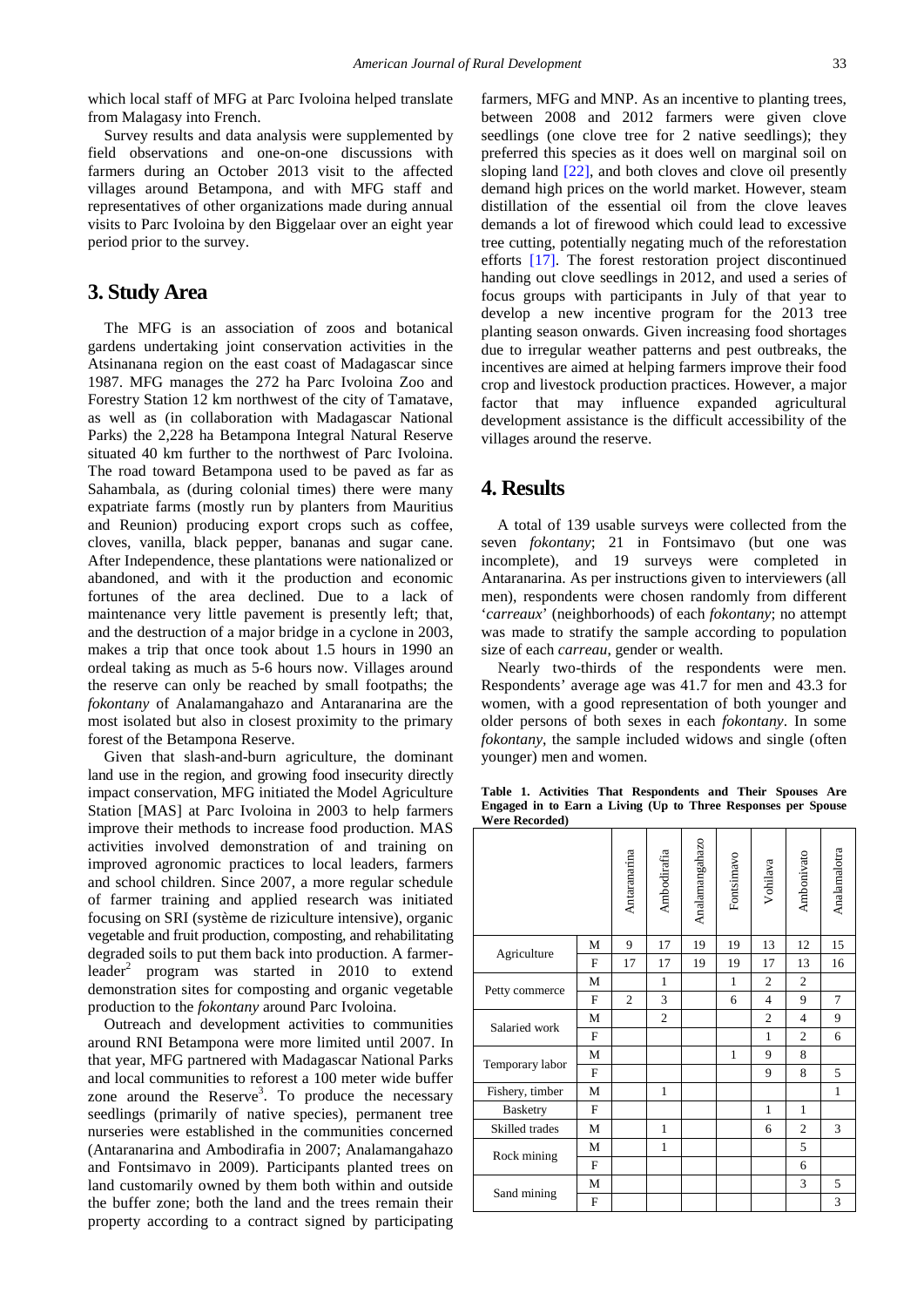In the *fokontany* around the Betampona Reserve, the chief occupation of respondents and their spouses is in agriculture [\(Table 1\)](#page-2-0). For women, an important, mostly secondary, source of income is running a small grocery store or *hotely* (snack bar selling fried dough balls, noodles with sauce, drinks, etc.). In Ambodirafia, two men had salaried jobs as teachers, while several did small incidental work in construction trades, fishing, and rock breaking.

In the three fokontany around Ivoloina, agriculture remains an important activity, even though off-farm activities are more diversified than around Betampona and are often the main source of income.4 Salaried income (as teachers, Parc Ivoloina staff, night guards, ...), temporary employment as day laborers, and work in informal mining (digging sand from the riverbed, digging rocks from the hills and breaking them into gravel) supports many families. Mining is especially important to many migrant families, as they do not own or have access to farmland and thus are completely dependent on income from nonfarm activities. In spite of the economic downturn since the coup d'état in 2009, demand for sand and gravel has remained strong due to a building boom in and around Tamatave likely stimulated by the Ambatovy nickel/cobalt mine, the expansion of port facilities and other infrastructure projects, and the building of warehouses and processing operations for litchis and cloves. To service the miners, small grocery stores and snack bars have also increased in number over the last few years, and provide good income opportunities, especially for women, in the fokontany of Analamalotra and Ambonivato. In spite of many respondents having off-farm employment and sources of income, respondents indicated that they continue farming to provide food and extra cash, important as wages are often insufficient to support a family. Additionally, it is important to keep farming (in spite of often low yields) to maintain one's claim to the family (lineage) land. Although there are a few (by Malagasy standards, very large) farmers (owning 10-20 ha) who do have formal titles to their land, most land is not legally titled and is held in customary usufruct with 'ownership' residing in the lineage based on land originally settled and farmed by the ancestors (tanindrazana).

Vohilava is in a more transitional situation. The fokontany is much more agriculturally oriented than Ambonivato or Analamalotra, although (being in Tamatave's urban periphery) does offer temporary employment opportunities as day or seasonal laborers (ex., during litchi harvest). As Vohilava is located across the Ivoloina River (but reachable with a small ferry-boat), there is less opportunity in mining or small commerce as it does not benefit from the gravel and sand buying traffic or the heavy commercial traffic to the major market centers of Tamatave, or Ambodiriana and Sahambala near the Betampona Reserve.

#### **4.1. Amount and Type of Land Cultivated**

Given the continued importance of agriculture, the survey asked some questions about the size and type of respondents' agricultural fields. Field types were grouped into three categories: tavy (slash-and-burn) fields; horaka (irrigated rice paddies located in marshy valleys); and home gardens. While the words tavy and horaka are well defined and recognized, the word for home garden (zaridainam-pianakaviana provided by Mr. Gimod) was mostly unknown. Farmers around Ivoloina seemed more familiar with the term 'abanotrano' (area around the house), whereas those around Betampona used the word 'tsabo' (more or less equivalent to orchard). From observations over the years that I worked at Parc Ivoloina, I had noted that home gardens as commonly understood by agroforesters5 are more common in the urban periphery than in rural villages more distant from urban areas. As a result of population pressure and for reasons of security, farmers moved valuable crops (tree foods, coffee, spices, medicinals, vegetables) to their home compound. In more rural areas, permanent crops mostly resided in the tsabo,often land around abandoned homesteads located some distance away from the present, more nuclear village.

The second remark concerns the issue of size. While some farmers have a good ability to estimate the approximate size of their fields, others gave the size of their *tavy* and *horaka* fields in terms of *kapaoka* or *vatra*  of rice planted. A *kapaoka* is an empty can of sweetened, condensed milk and contains about 200 grams of seed rice; a *vatra*, an empty cooking oil can of 5 liters, equals 80 *kapaoka*. Using the traditional methods, it takes one *vatra*  of seed rice to plant one hectare of *tavy* land. *Horaka* rice starts out in a nursery bed and is typically transplanted after eight weeks; inquiries revealed a wide range in the amount of seed used but, on average, farmers use about the same amount of seed rice per hectare in *tavy* and *horaka* fields, i.e., one *kapaoka* provides sufficient transplants for a paddy field of  $125 \text{ m}^2$ . 6

Almost all farmers (80-85%) around Betampona continue to practice *tavy* [\(Table 2\)](#page-4-0). Most clear one field each year, but several households clear more than one; on average, households have 1.15 *tavy* fields with a mean size of 1.25 ha (ranging from a mean of 1.08 ha in Fontsimavo to 1.47 ha in Ambodirafia). Fewer farmers near Parc Ivoloina have *tavy* fields at present, especially in Ambonivato (25%) and Analamalotra (35%); in Vohilava, 70% of farmers have *tavy* fields. *Tavy* was much more common in both Ambonivato and Analamalotra a few years ago (as observed by the author), but farmers are increasingly abandoning the practice as the advanced stage of soil degradation no longer makes it worth the effort of clearing and planting rice.

*Imperata cylindrical (tenina)* is also increasingly taking over the terrain after years of *tavy* with shorter and shorter fallow periods, in the last decades reduced to just 2-4 years. Mean *tavy* field size in the Ivoloina area is slightly lower than around Betampona (1.08 ha), ranging from 0.62 ha in Ambonivato to 1.6 ha in Analamalotra. This field size may, therefore, be a more or less optimal size that a household can manage with available labor and occasional rotating work parties (*lampona* or *fampilatanana*) at peak periods, and perhaps also reflects the field size the ancestors determined to be needed to feed one's family.

More and more, farmers are turning to irrigated paddy rice production if they have access to valley land; 65% (in Ambonivato) to 100% (in Antaranarina) of respondents cultivate paddy fields. The percentage is lower in Ambonivato, where the largest valley marshes were taken over by the French colonial administration for a *Jardin*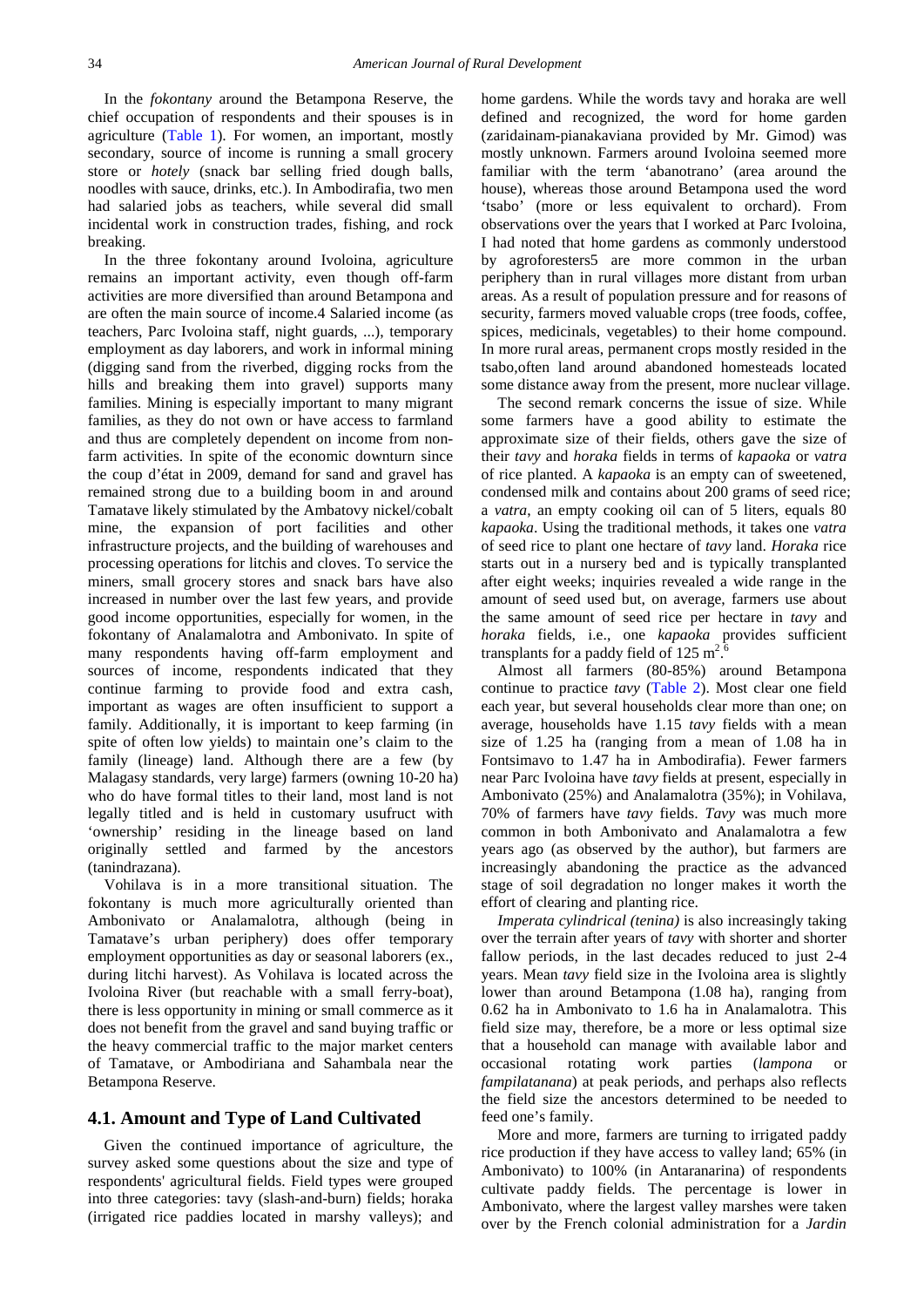*d'Essais* in 1897; the original 250 ha of land grew to nearly 700 ha by 1950. The land still belongs formally to various government institutions (FOFIFA; Ministry of Ecology, Environment and Forests; University of Toamasina), although some of it is used by employees and family members of these institutions (most of the remainder of valley land of FOFIFA is being used for experiments initiated in the 1950's and 1960's but now in different stages of abandonment). Most farmers own and farm a few small plots of valley land for irrigated rice production, but in all *fokontany* there are a few farmers who have large to very large holdings in the valleys (1-5 ha), making the average size of *horaka* land appear much greater than it is for the majority of farmers.

**Table 2. Type and Size of Different Fields (1 are = 0.01 ha)**

<span id="page-4-0"></span>

|        |               | Antaranarina | Ambodirafia | Analamangahazo | Fontsimavo     | Vohilava                                     | Ambonivato | Analamalotra |
|--------|---------------|--------------|-------------|----------------|----------------|----------------------------------------------|------------|--------------|
|        | N             | 17           | 17          | 17             | 16             | 43                                           | 5          | 7            |
| Tavy   | # fields      | 1.1          | 1.3         | 1.2            | 1              | 1.1                                          | 1.4        | 1.4          |
|        | Surface (are) | 118          | 146         | 128            | 109            | 103<br>18<br>12.3<br>88<br>13<br>1.1<br>16.4 | 62.2       | 160          |
|        | N             | 19           | 16          | 16             | 17             |                                              | 13         | 16           |
| Horaka | # fields      | 1.7          | 1.6         | 1.3            | $\mathfrak{2}$ |                                              | 9          | 10.7         |
|        | Surface (are) | 8.6          | 65.7        | 21.6           | 47             |                                              | 18.6       | 39.8         |
|        | N             | 12           | 8           | 10             | 7              |                                              | 10         | 8            |
| Tsabo  | # fields      | 1.5          | 1           | 1              | $\mathbf{1}$   |                                              | 1.1        | 1.3          |
|        | Surface (are) | 85.5         | 2.9         | 2.5            | 13.1           |                                              | 15.8       | 146          |

Home gardens and *tsabo* are less common field types, with fewer than half the respondents in Ambodirafia, Fontsimavo and Analamalotra reporting such fields with permanent crops. In the other fokontany, 50-60% of farmers do. Permanent crop fields are generally small, about 0.03 ha in Analamangahazo and Ambodirafia, and around 0.15 ha in Ambonivato, Vohilava and Fontsimavo. In Antaranarina, *tsabo* are an average of 0.85 ha; the average is higher in Analamalotra (1.46 ha), but the number is strongly skewed by two farmers with 14 ha and 2 ha of permanent crops, respectively.

#### **4.2. Permanent (Tree) Crops**

More telling than the estimated size of home gardens is the species composition and diversity. Around Ivoloina, home gardens contain on average 15 species, more than twice the average number of 6.5 species found in such fields in the *fokontany* around Betampona [\(Table 3\)](#page-4-1). The greater species diversity can be explained by better access to markets (being closer to Tamatave), as well as the change from annual field crops to more permanent tree crops which are easier to combine with non-farm and offfarm employment opportunities.<sup>7</sup>

The most common cash crops around Betampona are coffee (produced by 76% of farmers with an average of 76 trees), cloves (86% of respondents with a mean of 58 trees), bananas (85% of respondents, mean of 49 stems), and litchi (94% of respondents, mean of 10 trees) [\(Table 3\)](#page-4-1). Six respondents in Analamangahazo and seven in Fontsimavo reported growing pineapples, with a mean of 708 and 90 plants, respectively. The high number of respondents growing clove trees, and the high average numbers of this species, may be due to the historical importance of cloves in the area as well as the forest restoration project concentrated in the four *fokontany*  around Betampona (which provided free clove trees to farmers as an incentive to participate).

<span id="page-4-1"></span>

|               | Antaranarina | Ambodirafia | Analamangahazo | Fontsimavo | Vohilava  | Ambonivato | Analamalotra |
|---------------|--------------|-------------|----------------|------------|-----------|------------|--------------|
| $#$ spp grown |              | 6           | 7              | 6          | 16        | 15         | 14           |
| Coffee        | 56.7(15)     | 68.0(15)    | 78.7 (14)      | 91.1(18)   | 31.9(8)   | 31.4(8)    | 39.2(15)     |
| Litchi        | 15.6(19)     | 7.1(17)     | 5.5(20)        | 12.3(20)   | 11.7(15)  | 8.5(11)    | 49.8 (17)    |
| Clove         | 42.7(18)     | 97.3(15)    | 61.4(20)       | 29.8 (17)  | 6.0(2)    | 10.3(3)    | 31.8(15)     |
| Banana        | 45.3(17)     | 60.5(18)    | 42.9(18)       | 48.3(16)   | 126.2(17) | 76.8(12)   | 20.4(18)     |
| Bread fruit   | 5.0(1)       |             | 11.3(6)        | 2.5(11)    | 11.0(3)   | 15.3(4)    |              |
| Jack fruit    |              |             |                |            | 17.6(7)   | 20.0(4)    | 6.5(2)       |
| Corossol      |              |             |                |            | 4.4(7)    | 44.0(6)    | 21(3)        |
| Coconut       |              |             |                |            | 6.0(1)    | 4.0(3)     | 15.8(6)      |
| Pineapple     |              |             | 708.3(6)       | 90.0(7)    |           |            | 25.0(1)      |

**Table 3. Most Common Permanent Cash Crops Grown in the Study Areas (Number of Farmers Growing)**

Around Ivoloina, bananas are the most important permanent crop; they are grown by 78% of respondents having a mean of 74 stems. Litchi are grown by 72% of respondents, who cultivate a mean of 24 trees, followed by coffee (50% of respondents, mean of 34 trees) and cloves (33% of respondents, mean of 16 trees, although most clove trees are located in Analamalotra where they are grown by 75% of respondents having on average 32 trees). Other fruit species commonly found include jackfruit, bread fruit, corossol (soursop)and coconut. The size of the permanent crop fields appears, at least for some farmers, to be incongruous with the number of trees they

report owning.At times, tree crops are not planted in dedicated fields for such permanent crops, but may be isolated or grouped in small plots on the edge of *tavy* fields.

#### **4.3. Livestock**

Chickens are the most common livestock kept by respondents. They are kept by 85% of respondents around Betampona, with an average flock size of about 16 birds; for the Ivoloina area, these numbers are 72% and 12 birds. Ducks were kept by 34% of respondents around Ivoloina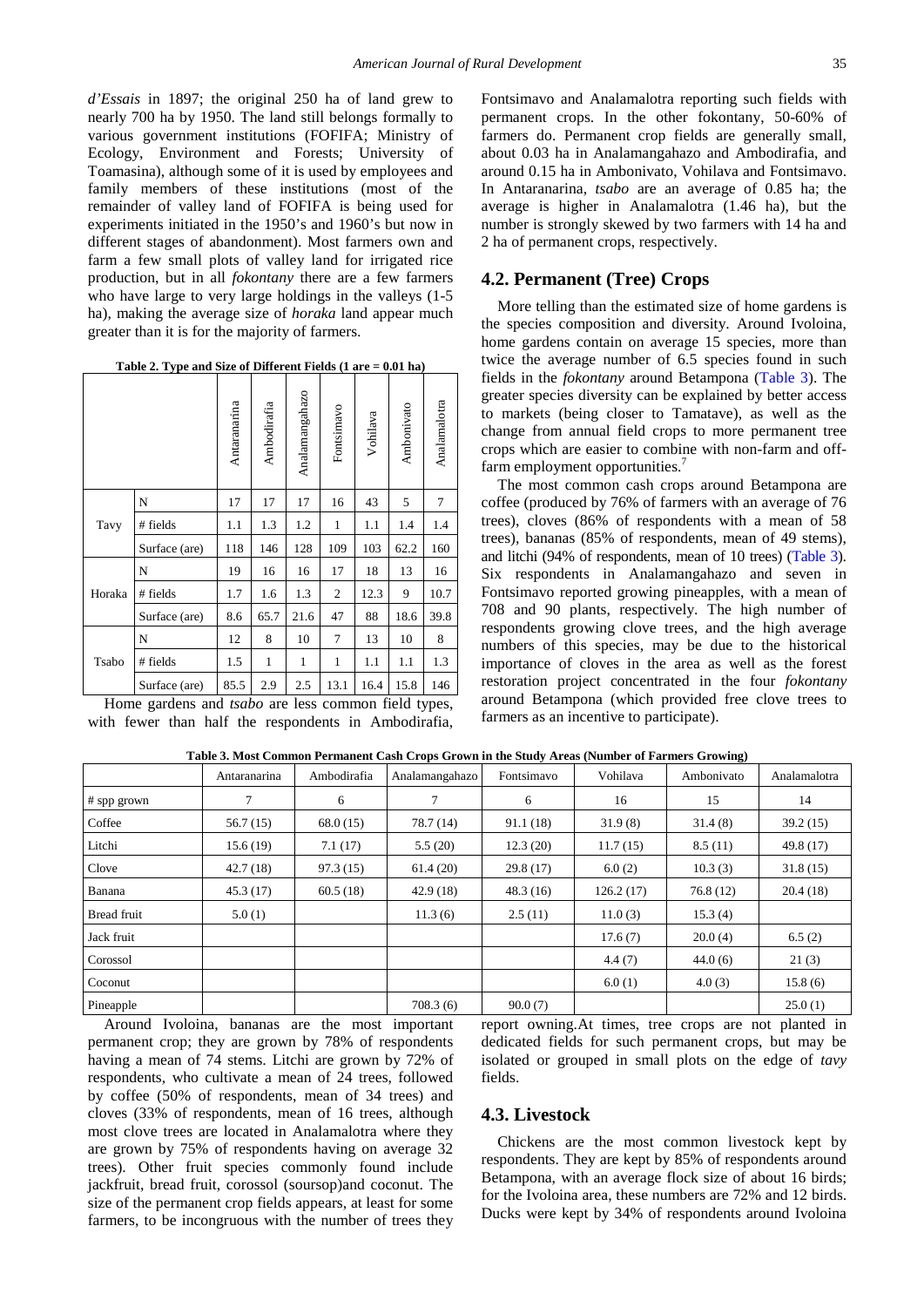with a mean of 4 birds, and 37.5% of respondents near Betampona with 4.3 birds.

Around Betampona, 25% of respondents had an average of three zebu, while around Ivoloina, only 18% of respondents do, with a mean of 2.3 zebu. Pigs are kept by 27.5% of Betampona respondents, who have a mean of 3.3 pigs; only one in eight farmers around Ivoloina keep a mean of 1.7 pigs. Only one respondent (in Antaranarina) reported having a single beehive, and two farmers in Ambodirafia have fishponds. Geese are kept by few farmers, but were more common in Antaranarina and Analamangahazo where three and six farmers, respectively, keep a flock of around five geese. Poultry run free throughout the village while pigs and zebu are tied up near the village to forage during the day; all animals are secured near the home for the night.

#### **4.4. Time Devoted to Agriculture**

Much of life and work in Madagascar is traditionally governed by *fady* (commonly translated as taboos, but according to Richardson and Cousins (1886), the word also means "abstinence, fasting, prohibition; unlawfulness, incest").

Among the Betsimisaraka (the dominant ethnic group in the study area), a common *fady* is to not work one's rice fields on Tuesday and Thursday. In times past, this interdiction affected only work in *tavy* rice fields but, presently, some farmers apply the rule also to *horaka* rice and agricultural work in general. However, not all farmers respect the rule, as some respondents indicated that they work 5-6 days per week on agricultural tasks although they may abstain from working in the rice fields on Tuesday and Thursday. In general, men and women work a more or less equal number of days/week in agriculture; fewer children are engaged in agricultural activities and on fewer days/week. Many respondents indicated that their children go to school, and only help out with farm tasks during vacations and holidays. Adults in Antaranarina indicated that they spend the most days/week on farming tasks (5.6 and 5.1 for men and women, respectively), and farmers in Analamangahazo the least (2.8 and 3.3 days/week, respectively).

Around Ivoloina, respondents and their spouses work a mean of 4.1 days/week in agriculture, despite being engaged in non-farm and off-farm activities. While such activities do provide income, it is rarely enough to meet household needs for food and other necessities. Thus, farming remains essential to meet the needs for food and to provide additional cash for other needs even for those with regular salaried jobs. People with off-farm and nonfarm jobs often do farm work before or after their regular job, or on their days off.

It should be noted that workdays may also not be 8 hour days - how many hours people work each day and the number of days of farm work per week may fluctuate during the year depending on the tasks at hand. There are labor peaks during the time of land preparation, weeding and harvesting. In general, the busiest agricultural period of the year is the time of preparing *tavy* and *horaka* fields and the planting of the rice (roughly, between October and December), whereas during the low labor period (June-September) farm work consists chiefly of vegetable production and maintenance of orchards.

#### **4.5. Household Food Security and Strategies to Attain It**

As stated in the introduction, rice is the major staple food of Madagascar. In this study, only 11.5% of respondents indicated that they produced sufficient rice to feed their family for the entire year. The vast majority (80%) stated that they produce only enough to feed their families for (on average) about 4.3 months (the remaining 8.5% did not answer the question). The higher 'no response' numbers in Ambonivato and Analamalotra were from respondents that migrated to the area from Southern Madagascar and working as watchmen on absentee-owner farms, where they are only allowed to grow cassava using '*kapa-kapa*' methods (land preparation without fire); the question was therefore not relevant to them.

So, what do households do to make up the rice deficit? The different activities and options indicated by respondents reveal clear differences in strategies pursued due to differential access to markets and off-farm employment opportunities. In the *fokontany* around Betampona, respondents' most important strategy is to intensify and expand agricultural production of both food and cash crops, followed by seeking temporary work as day laborers on farms of others in the area [\(Table 5\)](#page-6-0). Around Ivoloina, less than 25% of respondents see increased agricultural production as a solution and, if they do, they wish to do so primarily by expanding cash crop production. In addition, more non-agricultural options are available such as sand and gravel mining, small restaurants and grocery stores, and various types of salaried employment in Tamatave (grouped under "other" in [Table 4\)](#page-5-0). Such off-farm options are much more limited around Betampona; small groceries do make sense to provide people basic necessities (soap, cooking oil, sugar, salt and other things they do not produce themselves), but there is a limited demand for these or for small restaurants in the absence of any markets in the *fokontany* surveyed; nor is there any tourism, and the local population has little expandable cash.

**Table 4. Household Strategies to Address Rice Production Deficits**

<span id="page-5-0"></span>

|                      |                       | Antaranarina | Ambodirafia  | Analamangahazo | Fontsimavo | Vohilava       | Ambonivato     | Analamalotra   |
|----------------------|-----------------------|--------------|--------------|----------------|------------|----------------|----------------|----------------|
| Seek                 | In town               | 1            | 1            | 1              |            |                |                |                |
| temporary<br>work    | With other<br>farmers | 6<br>6       | 10           | 10             | 1          | 6              |                |                |
|                      | Dig up/collect sand   |              |              |                |            |                | $\overline{c}$ | $\overline{2}$ |
| Mine and break rocks |                       |              | 1            |                |            |                | 3              |                |
|                      | Charcoal making       |              | $\mathbf{1}$ |                | 1          | $\overline{4}$ |                | 1              |
| Portering goods      |                       |              |              | 3              |            |                |                |                |
| Run a small snackbar |                       | 1            | 1            | 1              |            | $\overline{c}$ | $\overline{4}$ | 2              |
| Run a small grocery  |                       | 1            | 3            | 6              | 3          | 3              | 3              | $\overline{2}$ |
| Plant other          | For food              | 17           | 14           | 19             | 16         | 1              | $\overline{4}$ |                |
| crops                | For cash              | 18           | 15           | 19             | 18         | 5              | 3              | $\overline{c}$ |
| Other                |                       |              | 1            |                | 1          | 8              | $\overline{4}$ | 7              |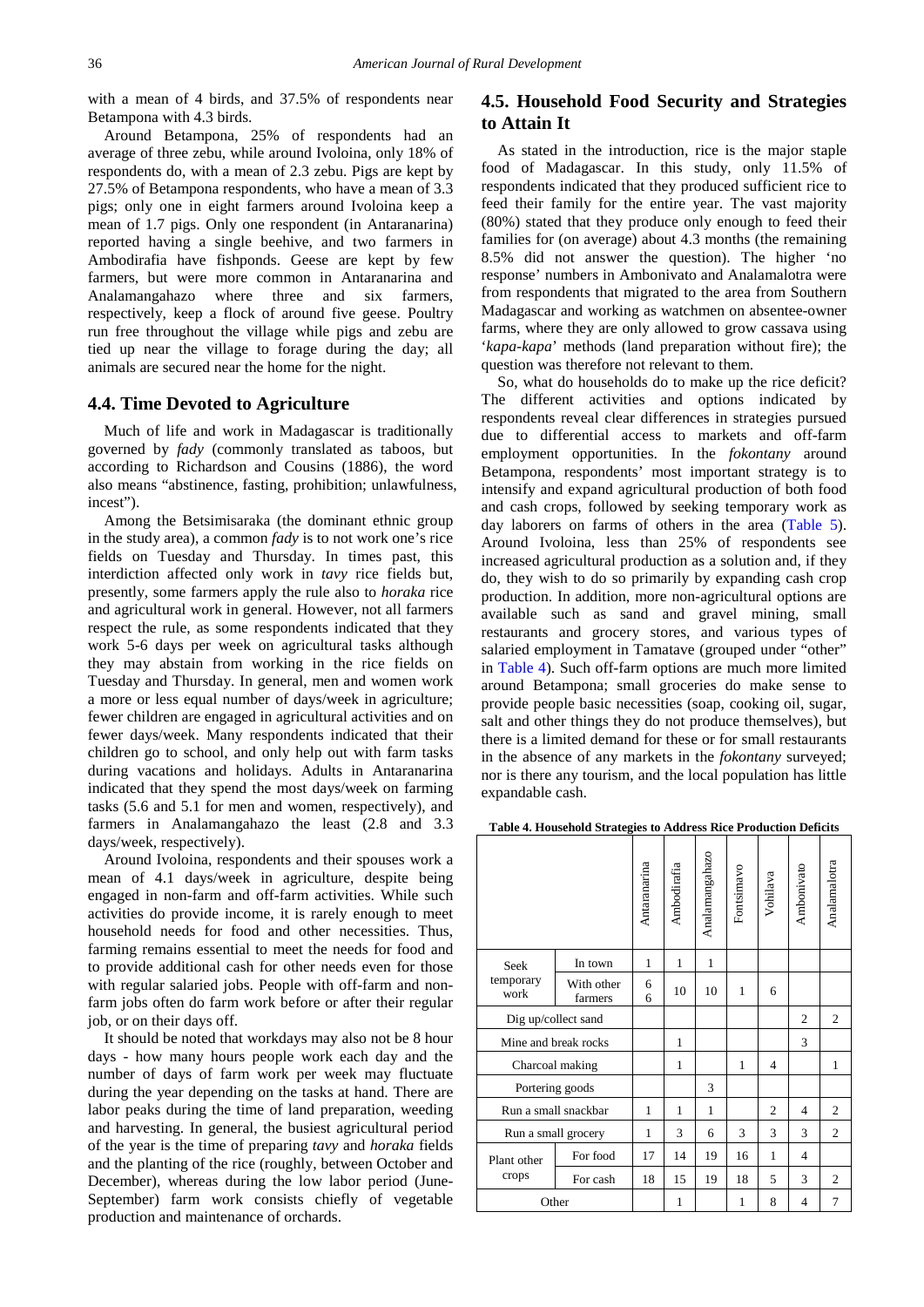Respondents were further asked to specify which food and/or cash crops they planned on expanding as a way to improve their food and income security. Around Betampona, cassava was mentioned most often (mean of 87.5% of respondents), followed by sweet potatoes (45%), maize (42.5%) and rice (37.5%). Cassava was the most important alternative in all four Betampona *fokontany*, but there were some differences in preferences for the other crops between *fokontany*. As for cash crops, preferences were for coffee (53.8%), clove (50%), litchi (45%), and bananas (41.3%). Around Ivoloina, few respondents specified the type of alternative crops they were interested in to address rice production shortfalls (but perhaps the interviewer didn't ask respondents specifically). Seven respondents indicated that they wanted to increase the production of bananas, while two respondents (one each in Vohilava and Analamalotra) plan to add litchi trees.

#### **4.6. Response to Unexpected Events**

Given that many rural households experience chronic or temporary, seasonal food insecurity, any unexpected events can have serious impacts on food and economic security. Such events include cyclones, which can cause flooding and landslides and damage from powerful winds; accidents; illness and deaths; animal and crop diseases; and uncertain and fluctuating market prices. We asked respondents about strategies they use to cope with these events and emergencies, giving examples of these as a sub-note to the question. Interviewers sometimes listed these examples when posing the question, but in some cases did not. Thus, responses in some cases referred only to farmers' responses to cyclones (in Fontsimavo, where 12 persons responded "repair damage to homes and fields quickly), in other cases to family or animal emergencies (disease and mortality), or were more general in nature. In Ambodirafia, no one responded to the question, but perhaps interviewers omitted the question during survey administration. [Table 5](#page-6-0) groups all answers for the different types of emergencies together.<sup>8</sup>

**Table 5. Household Strategies to Deal with Emergencies and Unexpected Events**

<span id="page-6-0"></span>

| Antaranarina   | Ambodirafia    | Analamangahazo | Fontsimavo | Vohilava       | Ambonivato     | Analamalotra   |
|----------------|----------------|----------------|------------|----------------|----------------|----------------|
| 14             | $\overline{4}$ |                |            | $\mathbf{1}$   |                | 1              |
| 6              | $\overline{2}$ |                |            | 8              | $\overline{2}$ | $\overline{4}$ |
| 3              |                |                |            | $\overline{c}$ | $\overline{2}$ | 3              |
|                | 1              |                |            |                |                | 1              |
|                |                |                |            |                |                | $\overline{4}$ |
| 10             | 13             |                |            |                | 3              |                |
|                |                |                |            |                |                | $\mathbf{1}$   |
| 1              | 1              |                |            |                |                |                |
|                |                |                |            |                | $\overline{c}$ |                |
| $\overline{4}$ |                |                |            |                |                |                |
| 3              | 3              |                |            |                | $\overline{2}$ |                |
|                |                |                |            |                | 1              |                |
|                |                |                |            |                | $\overline{7}$ | $\mathfrak{2}$ |
|                |                |                |            |                |                |                |

The results show that farmers pursue different approaches to deal with emergencies in the *fokontany*  around Betampona compared to those around Ivoloina. In Antaranarina, Analamangahazo, and to a lesser extent, Vohilava, people depend more on kin networks and family and friends in case of need, either to ask for material assistance or to borrow money (*trosa*). In Antaranarina, many respondents also indicated that they would seek temporary employment on other farms in villages not affected, or in town to ensure some income to feed the family; others would engage in self-employed non-farm work such as making and selling charcoal or mining and breaking rocks into gravel. Around Ivoloina, fewer people borrowed money from family or friends, and more would rely on their own savings or would ask their employer for an advance (those who have regular, salaried, jobs). One person indicated borrowing at the OTIV (rural savings cooperative).

Selling off crops and especially livestock is done by some, but for a few in Antaranarina without any livestock to sell, selling household items (pots, pans, or furniture) was mentioned as a strategy. Farmers in Analamangahazo stated doing emergency slaughter of diseased livestock (before they die) and selling the meat quickly, often at below normal meat prices. Discussions with farmers during a visit to the villages around Betampona at the start of this survey revealed that this is a common practice to at least recuperate some money from the animals.

#### **4.7. Future Livelihood Strategy**

Lastly, respondents were asked to indicate what approach they consider the best way to assure a livelihood in the future. Respondents were given four options (concentrate on food crops; concentrate on cash crops; concentrate on livestock; or seek employment outside of agriculture), but could chose more than one answer which many did. The question was included to give a better indication about whether or not people around Betampona and Ivoloina see a future in agriculture, and, if so, what type of agriculture.

<span id="page-6-1"></span>

|                | Intensify<br>food crop<br>production | Intensify<br>cash crop<br>production | Intensify<br>livestock<br>production | Seek work<br>outside<br>agriculture |
|----------------|--------------------------------------|--------------------------------------|--------------------------------------|-------------------------------------|
| Antaranarina   | 19                                   | 12                                   | 18                                   |                                     |
| Ambodirafia    | 18                                   | 10                                   | 8                                    | 16                                  |
| Analamangahazo | 19                                   | 19                                   | 5                                    |                                     |
| Fontsimavo     | 19                                   | 14                                   | 6                                    | 6                                   |
| Vohilava       | $\mathfrak{D}$                       | 12                                   |                                      | 5                                   |
| Ambonivato     |                                      |                                      | 14                                   |                                     |
| Analamalotra   | 8                                    |                                      |                                      | 8                                   |

**Table 6. Households Future Livelihood Strategies**

Results are provided in [Table 6.](#page-6-1) Nearly all farmers around Betampona continue to see a future in agriculture with a mix of food crops, cash crops and livestock. However, the emphasis on the latter varied between *fokontany*, with livestock more important in Antaranarina, and cash crops in the other three *fokontany*. Sixteen out of 20 respondents in Ambodirafia indicated off-farm work as their second choice, even though food crop production remains important to them. The reason for this is not entirely clear, as there are few options within the *fokontany* or Sahambala *commune* for off-farm work. Around Ivoloina, the picture is more mixed, but generally,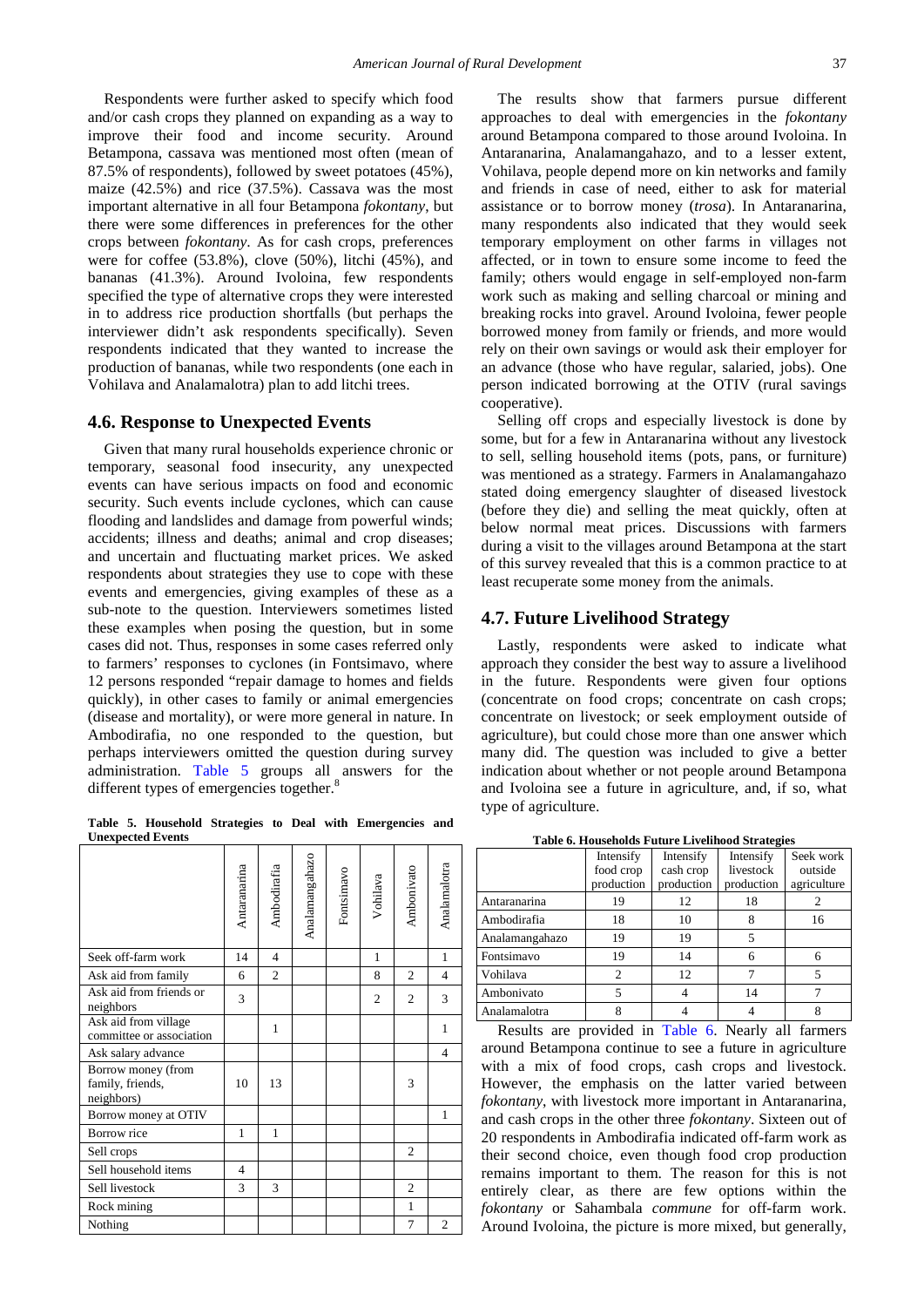interest in food crop cultivation is low (less than 50% of respondents in each *fokontany*). Responses also were more single strategy oriented (1.2-1.5 choices/household) compared to Betampona (2.1 to 2.7 choices/household). Households in Vohilava are most interested in cash crops, followed by livestock production; in Ambonivato, 70% are interested in livestock and 35% in off-farm employment.

## **5. Discussion**

During the September through December 2013 period the first author (on sabbatical at Parc Ivoloina) was surprised to see so few *tavy* fields being prepared during hikes around the park compared to what was observed in past years. People were working to clear the meager vegetation, but primarily, the fields were being planted with cassava rather than rice. When survey respondents around Ivoloina were asked why they were no longer practicing *tavy*, the answeroften was that it was no longer worthwhile to bother planting rice - advanced soil degradation and competition from *tenina (Imperata cylindrica*) made harvests too low to recoup one's investment in seed and labor. What is surprising is that the *tavy* method of rice production has not collapsed sooner, as reports from French scientists in the early 1960's mentioned that even at that time, fallow periods averaged 3-5 years and soil degradation was already well advanced [\[3,10\].](#page-11-8)

Several factors may have mitigated the impact of advancing land degradation and the decline in production of staple crops (especially rice) on the local economy around Ivoloina, which can be summarized as follows:

- The development of alternative off-farm income opportunities locally (temporary and permanent employment at Parc Ivoloina; basalt mining and its transformation into gravel; the mining of sand from the Ivoloina river for the construction industry; and charcoal production for the market in Tamatave).
- In spite of the economic downturn in Madagascar since the coup in February 2009, demand for gravel and sand increased due to a building boom in Tamatave that continues to this day.
- Various jobs (permanent, temporary and seasonal) in nearby Tamatave as watchmen, laborers, factory or construction workers and in petty commerce.
- Increasing demand for local fruits and vegetables in city markets in Tamatave, as produce from the central highlands is becoming expensive due to rising fuel prices resulting in higher transport costs, and unusually high winter rainfall around Antananarivo flooding paddy fields where vegetables are grown during that season. This creates opportunities for cultivation of these crops within or close to the villages around Parc Ivoloina for sale locally and in Tamatave.

Opportunities for off-farm income are very limited in the villages around Betampona, and agriculture remains the dominant means of livelihood. Despite it being illegal, *tavy* is still widely practiced, as evidenced by the many smoke columns, slashed and recently burned fields observed during author's visit to the area in mid-October 2013 to initiate the survey. At times, one wondered why farmers had cleared and burned certain fields, given the very steep slopes and/or the high percentage of fields occupied by rocks and boulders (Fig. 2).



**Figure 2.** A recently cleared field of rocks near Ambodirafia, Oct. 2013 (Photo C. den Biggelaar)

A second observation during the visit concerned people's response to growing food insecurity and longer periods of '*soudure*' (period of food shortages between harvests), estimated by [\[6\]](#page-11-1) at eight months on average for Atsinanana due to structurally insufficient agricultural production. Although *tavy* rice is (was) traditionally planted at the start of the long rainy season (i.e., late November through December), we noted several fields with rice that was planted after the heavy rains (about 135 mm) in the first three days of October 2013. Other fields were in the process of being planted in mid-October, but it is not sure how well any of these early-planted fields fared during the unusually long hot dry spell between October 4 and November 24, 2013 (with only 25 mm of rain in this period on October 29) [\(Figure 3\)](#page-7-0).

<span id="page-7-0"></span>

**Figure 3.** Tavy field about 7 km North of Ambodirafia, Oct 19, 2013. Based on size, rice and corn were planted about 10-14 days earlier, probably right after the unusually heavy rains in the first four days of that month (Photo C. den Biggelaar)

Increasing population and declining yields related to advancing soil degradation due to shorter fallow periods and increasing pest problems contribute to growing food insecurity even in the very rural, predominantly farming communities around Betampona. The need for food is forcing farmers to start planting earlier in spite of increasingly uncertain and irregular rainfall patterns. The early planting of *tavy* fields may be an act of desperation rather than a deliberate strategy to increase production, asthere is a greater chance of crop failure thus increasing food shortages.

Irrigated paddy rice production counter-seasonally has been practiced for many years on marshy valley bottoms,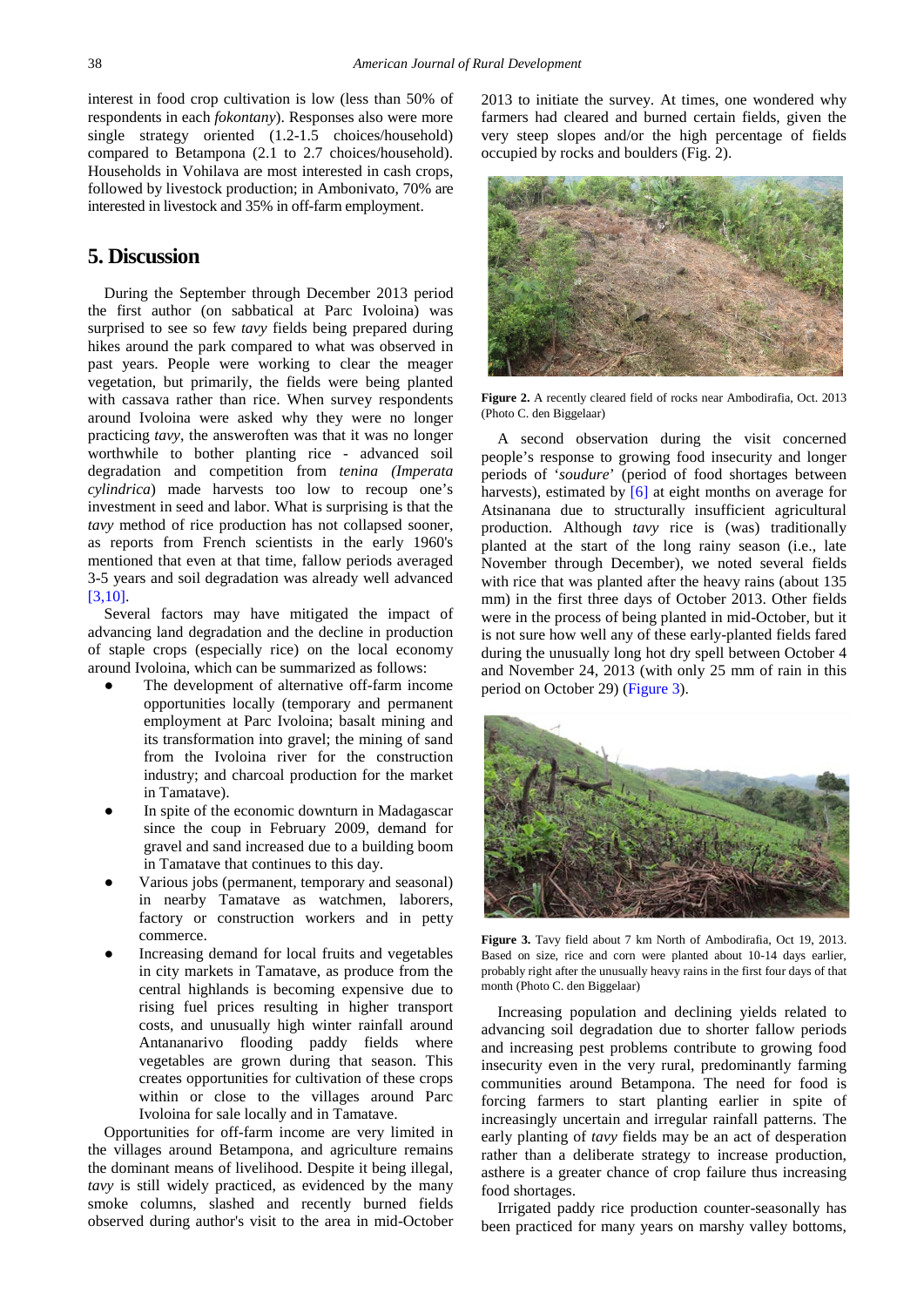but we observed many newly made terraces on toe- and mid-slopes (similar to those of the Betsileo in the central highlands of Madagascar) in several villages [\(Figure 4\)](#page-8-0). These terraces were being irrigated by small streams and springs higher up on the slopes, and the production from these paddies may provide a welcome addition to a family's food supply. It is not known how well these terraces will hold up to the heavy rains in the January to April period. Terraced irrigated rice production as is common in the Highlands is the stock solution provided by researchers of FOFIFA and staff of the regional office of the Ministry of Agriculture (see, for example, Hume 2005) to increase rice production around Tamatave, but there is no evidence that such terraces are technically possible on the soils, steep slopes and the high rainfall of the Atsinanana region. It is also less of a solution for farmers around Ivoloina, where there are few (or no longer any) streams and springs that can provide sufficient irrigation water for such counter-season rice production. The irrigation infrastructure that once existed around Ivoloina has largely fallen in disrepair and is no longer usable.

<span id="page-8-0"></span>

**Figure 4.** A terraced rice field between Antaranarina and Analamangahazo, Oct. 2013 (Photo C. den Biggelaar)

An unintended consequence of the more irregular planting of *tavy* fields and counter-seasonal paddy rice may be an increase in rice pests, particularly cutworms (*Spodoptera spp.*) and stems borers *(Maliarpha separatella* [*'borer blanc'*]and *Sesamia calamistis* [*'borer rose'*]), diminishing yields considerably [\[1\].](#page-11-9) As rice planting is now being produced more or less year-round, it offers greater opportunity for multiple generations of moths to develop, thereby increasing damage over a wide area leading to greater yield losses. $9$  Further contributing factors to the increase in rice pests may be ecological disequilibria in predator/prey relationships due to climate change, more area being cleared for agriculture and advancing land degradation, as well as an increase in commerce of agricultural products facilitating the movement of crop pests.<sup>10</sup>

Almost all study respondents around Betampona indicated interest in cassava as an alternative crop to rice to address food deficits.<sup>11</sup> The 2013 FAO/WFP report on food security in Madagascar noted that people increasingly turn to substitute rice with alternative foods; in 2013, production of cassava and sweet potatoes increased in the Atsinanana region compared to the year before (by 14 and 20%, respectively). Cassava is a highcaloric crop that can be used as food for humans as well as livestock, especially pigs. Even without any addition of compost or manure (animal or chemical), cassava can yield 3-5,000 kg ha<sup>-1</sup> of roots  $[12]$ , which is far more than the 500-1000 kg/ha of rice or maize presently produced on *tavy* fields. Reference [\[8\]\)](#page-11-11) reported cassava yields of 7-12  $Mg$  ha<sup>-1</sup> in trials around Lac Aloatra which, with good fertilization, could go as high as  $60$  Mg ha<sup>-1</sup>. Given much greater planting distances of cassava (1 x 1 m) compared to maize or rice, it may also be easier for farmers to add at least some compost to each cassava cutting at planting to increase yields. Further processing and transformation may be necessary to bring the crop to market, but does not require sophisticated technology; such value added processing can also provide additional employment and income opportunities.

In both Ivoloina and Betampona, farmers stated that they want to increase tree crop and livestock production, although (especially for trees) the species they are interested in differ in the two places. The interest in trees is a positive sign, as it may provide a 'pull factor' in expanding agroforestry (rather than MFG or other organizations trying to 'push' the technology onto farmers). Although agroforestry is not known as such, people do practice it. Around Ivoloina, a diverse mixture of tree crops is grown around the home as well as in fields a little further from the village. People around Ivoloina are interested in increasing the number and diversity of tree crops as they are more compatible with off-farm employment than more labor and attention demanding seasonal crops. A major constraint for further expansion is the lack of markets, storage facilities and transformation industries for many tree crops in the region. These do exist for the traditional colonial export crops (coffee, vanilla, clove, cinnamon, and litchi), but not for many other, more perishable fruits crops.

Around Betampona, farmers' *tavy* fields, where agroforestry would be most beneficial, are often located far from present villages, which limits the potential for expanding the practice, especially with woody cash crops. Already, farmers cited the long distance to their fields as problematic, not only for working the land but in dealing with rising theft of produce.<sup>12</sup> Given the distance of Betampona from major markets and the state of the road and trails, the choice of species is limited mostly to crops with a high value per unit of weight or volume such as spices (clove, cinnamon), coffee or charcoal; fresh fruits are, for the most part, too fragile and perishable to make the arduous trek to Tamatave and there is only a limited local market for them. Spices can be dried and stored, or turned into higher value products (essential oils), making them lighter and easier to transport over longer distances. Additionally, such value-added transformation creates local jobs.

Farmers near Betampona have planted many clove trees over the last few years, many of these provided as an encouragement to participate in the buffer zone restoration. Farmers have also rehabilitated old clove orchards to put them back into production. The historical information about clove production compiled by [\[22\]](#page-11-6) shows that it is also a rational choice, as the species is well adapted to the zone and can grow well on slopes and degraded soils. Cloves are problematic only because the process of distilling essential oils demands a lot of firewood: around 1,000 kg per 24 hour distillation period, yielding about 2 kg of essential oil from 350 kg of dried clove leaves [\[15\].](#page-11-12)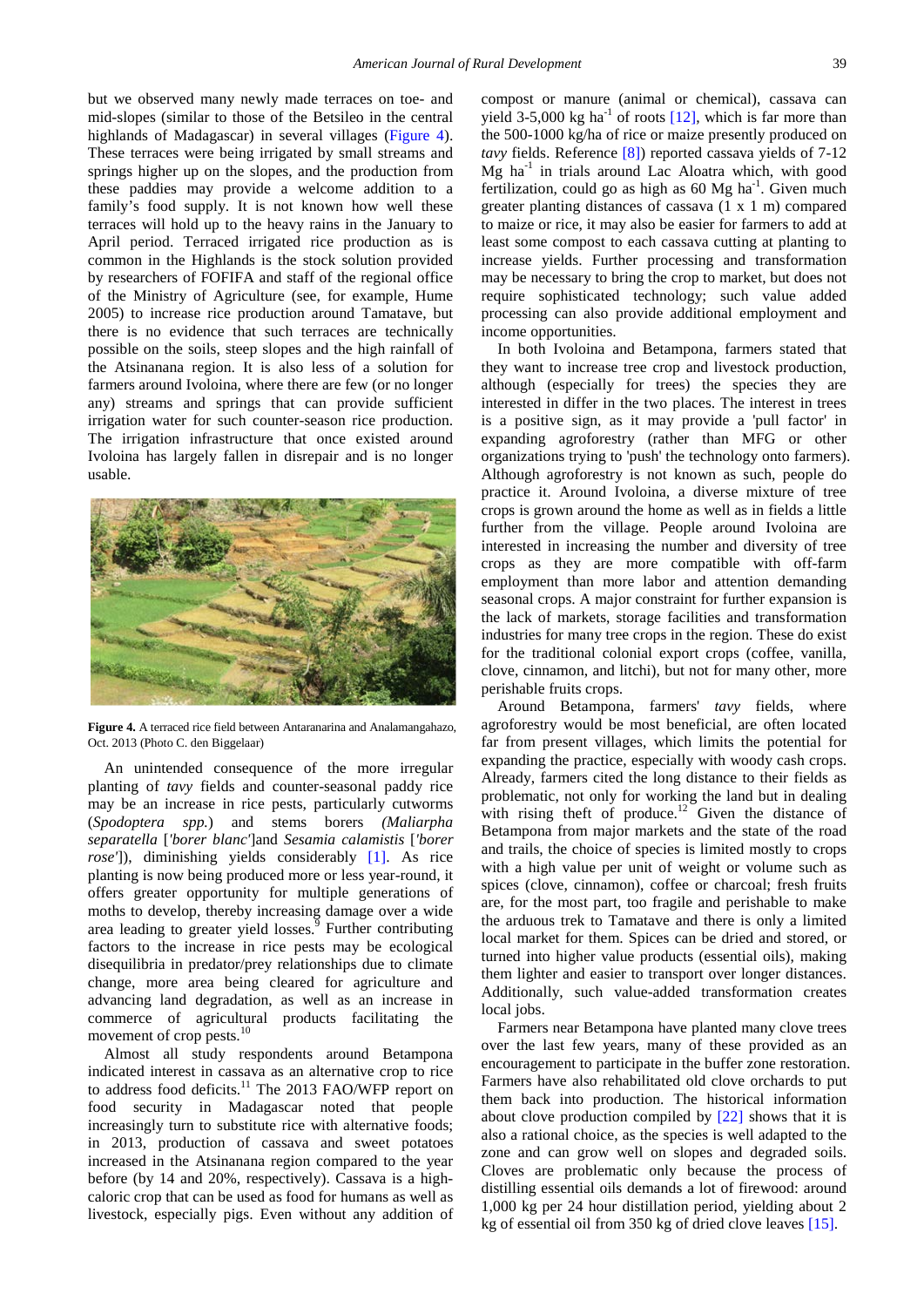Even though MFG stopped providing clove seedlings in 2012, farmers continue to plant them, sourcing seedlings from nurseries operated by local farmers in the area. Thus, it would be good to sensitize them about the need to plant fast-growing fuelwood trees as well to fuel the alembics.<sup>13</sup> Both *Acacia mangium*<sup>14</sup> and *Eucalyptus spp*. are good candidates; the former is a nitrogen fixer and therefore provides a secondary benefit to degraded soils, the latter grows back faster after coppicing and can also provide termite-resistant poles for the house construction.<sup>15</sup> Given termite-resistant poles for the house construction.<sup>1</sup> the rapid rate at which forests are disappearing (esp. in Sahambala *commune* where Ambodirafia *fokontany* is located<sup>16</sup>), it would be in farmers' own interest to address future fuelwood needs now to ensure a long-term viable essential oil industry for the area in the future.

The relatively low numbers of respondents indicating livestock production as a livelihood strategy may not reflect actual interests farmers have in livestock. Farmers would like to expand livestock production, but are reluctant to do so because of frequent, recurrent outbreaks of classical and African swine fevers among pigs, and fowl cholera and Newcastle's disease in chickens that decimate flocks and herds every few months. Emergency slaughter and sale of meat at a discount are common to recoup at least some income from diseased livestock, but the downside of the practice is that it is pathway to spread the very infectious animal diseases between households and villages (although it is officially illegal to do so [\[14\]\)](#page-11-13). This practice promotes the chronic recurring cycles of disease outbreaks that circulate in the villages, leading to high mortality every 4-6 months. Thus at present, increasing livestock numbers is not a viable strategy for most households. Training in better husbandry practices and quarantine zones around areas where the disease occurs may reduce the spread between villages. $17$ Livestock vaccination campaigns may change interest in the future, especially if they are seen as effective in terms of costs and higher productivity.

Secondly, while animals are presently fed mostly with byproducts (rice bran, peels of fruits and cassava roots) and kitchen leftovers, this may provide insufficient feed for an increased number of animals. Thus, to meet the nutritional needs of expanding herds and flocks, farmers will need to plan for, and actually produce, additional crops to meet that need. Cassava and maize are options, but so are various tree crops (both native and exotic) producing fruits, nuts and leaves. Again, opportunities exist for agroforestry to produce these crops; additionally, those trees can be planted as living fences around animal enclosures, or within those enclosures in the case of chickens, minimizing transport of these products to the animals.

## **6. Conclusion**

For development to happen, any assistance provided to rural people needs to be locally relevant and adapted to people's own needs, desires and goals. It also needs to be flexible to be able to change approaches and messages as circumstances change, as this is the way that people themselves approach livelihood security. This is clearly revealed in the differential livelihood strategies pursued by farming households in different villages in this study, at least at this point in time. Longitudinal observations over the years of our work around Ivoloina showed that farmers often move in and out of agriculture or the production of certain crops to pursue other, more lucrative opportunities as the need arises; it reflects the flexible, non-linear approaches pointed out by Sayer and Campbell in the introduction. As these authors point out in their concluding chapter, successful development projects are ones that nurture and accompany local change processes (by listening to and empathizing with local resource users) rather than imposing technological solutions (that are often locking farmers into specific linear, non-flexible paths that may reduce rather than enhance their future livelihood security).

The findings of this study largely confirm the theory on rural economic development that Jacques Dez advanced 50 years ago. The lack or bad state of infrastructure 'traps' farmers into maintaining their traditional methods as these are perceived to be the best option for livelihood and food security even if at minimal levels and in spite of growing food insecurity. This is the case for farmers in the villages around Betampona, where *tavy* remains the main form of agricultural production. There is little incentive to modernize and increase production in the absence of markets (or only distant, very difficult to reach ones), or on rural markets where prices are generally low. The lack of (good) infrastructure also limits the provision of information and services (farm inputs, credit, extension and training) to those villages. Development assistance around Betampona needs to simultaneously address both physical infrastructure and technical assistance and services to have a positive impact on people's lives as well as on limiting further environmental degradation. But, as [\[21\]](#page-11-14) noted, equally important for sustainable livelihoods is an approach that addresses socio-political, environmental and economic difficulties (such as poor education; poverty; health; mentality; gender, race and class tensions; very poor soils; and un- and underemployment) faced by people on a daily basis.

Farmers around Parc Ivoloina do benefit from a decent road network giving more ready access to markets for their products and to a growing number of AgriVet supply stores to buy needed inputs (seeds, tools, pesticides, veterinary medicines), as well as cell-phone services. Nevertheless, good infrastructure and access to information are no guarantee that farmers will accept and adopt new methods and technologies. This reluctance to improve agricultural practice may seem contradictory to the theory, but makes sense knowing the larger context and history of the area. Farming around Ivoloina is no longer a prime component of most households' livelihood strategy as advanced soil degradation from a long history of dense human settlement depending on *tavy*-based agriculture has exhausted the soil to the point that (for many) it is no longer worthwhile to farm. This, combined with more unpredictable weather patterns, has led many farmers to seek alternative means to securing a livelihood (either temporary or permanently) in the formal and informal sectors made possible by the proximity of Tamatave. As respondents themselves indicated, the future of agriculture around Ivoloina may lay more in the growing of tree crops and livestock (products that require less labor and thus are more easily combined with offfarm work) or vegetables (which can be intensively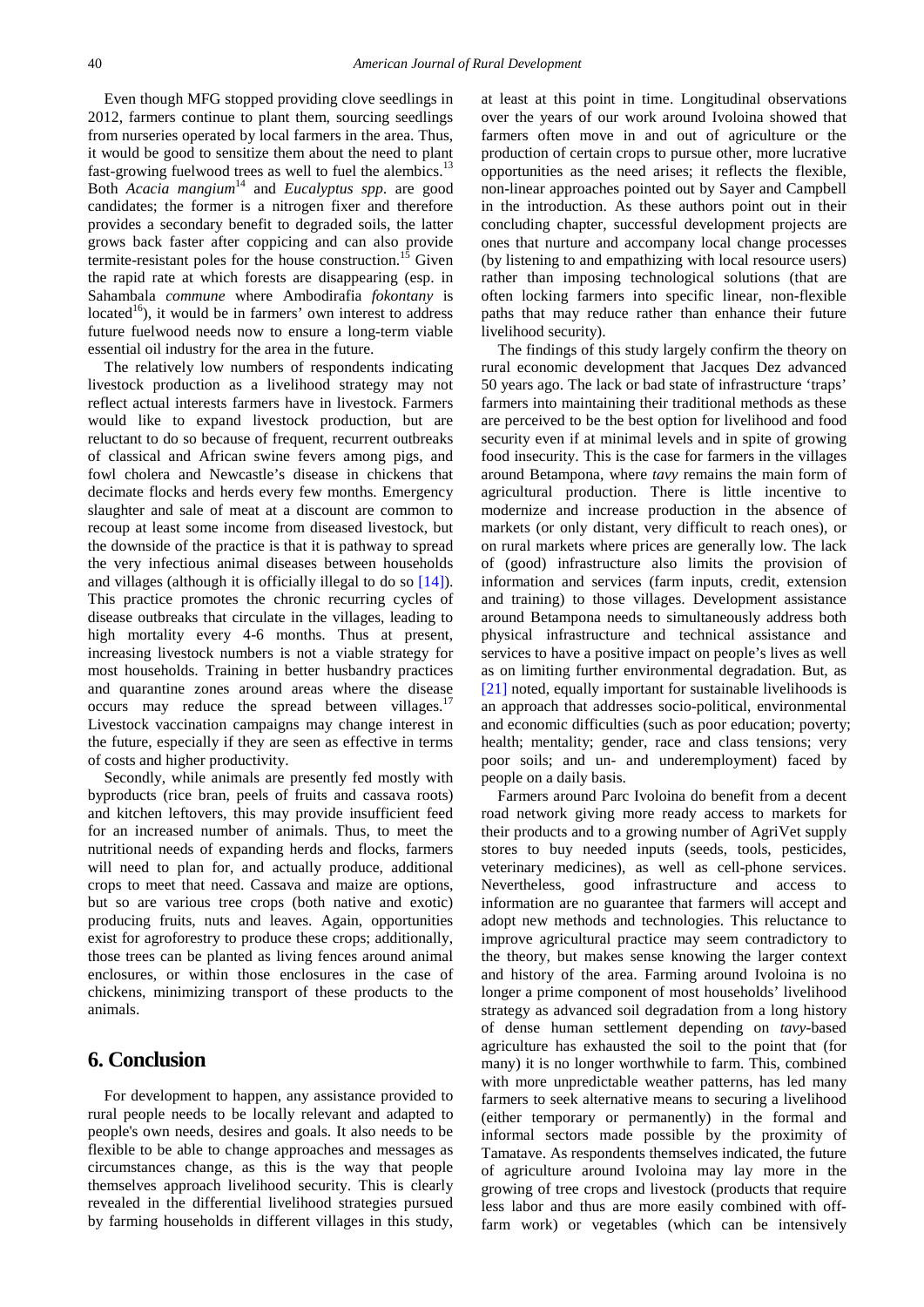farmed on small plots because of their high value) rather than extensively grown field crops (rice, cassava, maize).

This survey confirms that farmers are adaptive resource managers, often showing more flexibility in redirecting their activities, practices and methods as economic and environmental conditions change or opportunities arise than scientists and development 'experts' do. Since a major objective of MFG is capacity building to improve the ability of natural resource managers at all levels, we should measure success or failure not only according to adoption and acceptance rates of new farming methods and techniques, but, as Sayer and Campbell (2011) concluded for their work in Zimbabwe, according to the adaptive learning that our research and development assistance fosters. This study can thus be viewed as a step in meeting MFG's objective to function as a catalyst in enabling and strengthening villagers' own capacity and ability to improve their lives and become active participants in their own development, whether that is in agriculture or other sectors of the economy.

#### **Notes**

1 The translation was done by Mr. Gimod Ramahavory, a retired primary school teacher who has been actively working with MFG's Environmental Education (Saturday School) program since its inception in 1994.

2 In the farmer-leader program, ten farmers were chosen (two each in five *fokontany* around Ivoloina); they were provided training in composting and intensive organic vegetable and improved fruit production methods. Participants would then implement these on their own land to serve as an example for other farmers. They received monthly visits to assess how well they did, diagnose any problems and suggests solutions.

3 Originally, the Reserve did have a buffer zone demarcated by *Eucalyptus robusta* planted on its outer perimeter; sections of these eucalypts still remain. However, land within the buffer zone was transfered to farmers during the Ratsiraka presidency (1974-2002) in order to increase local food security (Jean-Jaques, Madagascar National Parks' Toamasina regional director, personal communication).

4 The survey did not include questions about relative contribution of each activity to household income.

5 Reference [\[11\]](#page-11-15) defined homegardens as integrated tree – crop – animal production systems, often in small parcels of land surrounding homesteads, and primarily found in tropical environments. These agroforestry systems are often cited as the epitome of sustainability.

6 Farmers could substantially reduce the amount of seed rice used if they would change from traditional to SRI or SRA practices in their irrigated (*horaka*) rice fields, but neither of the improved techniques has really taken off in the study area.

7 Similar trends were observed b[y \[24\]](#page-11-16) in Nicaragua.

8 This survey did not ask specifically about so-called "famine foods" (tubers, fruits and other edibles collected in the wild) that people may resort to during times of food insecurity (*maitso-ahitra*). A future survey may be done to obtain information about this, and to learn more about the species and locations from which they are collected.

9 A similar situation was noted by the senior author during a visit to the Plaine de Iazafo in November 2013. Farmers there grow paddy rice year-round, but not on a simultaneous timed schedule. Thus, individual rice plots were anywhere in the crop cycle, from field preparation to harvest throughout the year. And, given that it is the only crop being grown, rice pests (esp. *Hispa gestroi* and damage by *Maliarpha separatella*) were easy to spot and affect yields considerably according to the farmers we talked to there.

10 Stem borers were observed in SRI plots at Parc Ivoloina's Model Station for the first time during the 2013- 14 crop cycle.

11 Cassava was once widely cultivated around Betampona, especially around Analamangahazo, the home village of Maurice Vony, an administrator (*sous-gouverneur*) in Tamatave in the late colonial and early independent governments. According to Gimod Ramahavory (personal communication, October 2013), Vony required each household to grow one hectare of cassava.

12 This was cited as the reason for one of the tree nursery managers in Antaranarina to move his family from the village proper to take up residence on his ancestral land 5 km away.

13 An alembic is an alchemical still consisting of two vessels connected with a tube, used to distill chemicals and essential oils. Source:

http://en.wikipedia.org/wiki/Alembic accessed May 14, 2013. 14 *Acacia mangium* has naturalized in some areas of Madagascar, but it is not an invasive species. The tree has been widely used in Madagascar as a nurse tree for later planting of native tree species.

15 When managed well, *Eucalyptus* spp. can be coppiced for many years. In Rwanda, farmers discovered through trial and error that 7 years was the optimal interval between coppices, and 6-10 sprouts were left to grow afterwards. The stumps of Eucalypts managed in this way inventoried in den Biggelaar's dissertation research in Rwanda were often 50-60 years old. It can thus be considered a sustainable practice [\[2\].](#page-11-17)

16 According to [\[23\],](#page-11-18) forest loss in Sahambala *commune* was 3.89% per year in the 1990-2000 period, and 0.97% per year between 2000 and 2005, which is much higher than the average of 0.83% and 0.53% per year for Madagascar as a whole for these same periods, respectively. Deforestation at a rate of 3.89% per year translates into a loss of nearly one-third of forests in a ten year period.

17 In most of the developed world, outbreaks of swine fever are contained by culling the affected herd; disinfection of the premises; a ban on movement of any pigs within the village/area of outbreak; and the institution of at least a 5 km quarantine zone for at least 3 weeks that bans any moving of pigs or pork meat in and out of the area. In Madagascar, quarantines and a ban on the movement and sales of pigs and pork may, however, be impractical, esp. since farmers often slaughter sick animals and sell the meat quickly at a low price to recoup at least some of the value of the animals.

### **Acknowledgement**

The authors wish to thank the eight tree nursery managers and Alain Rasolomampiandra for fielding the surveys, and Gimod Ramahavory and Patrice Saby for